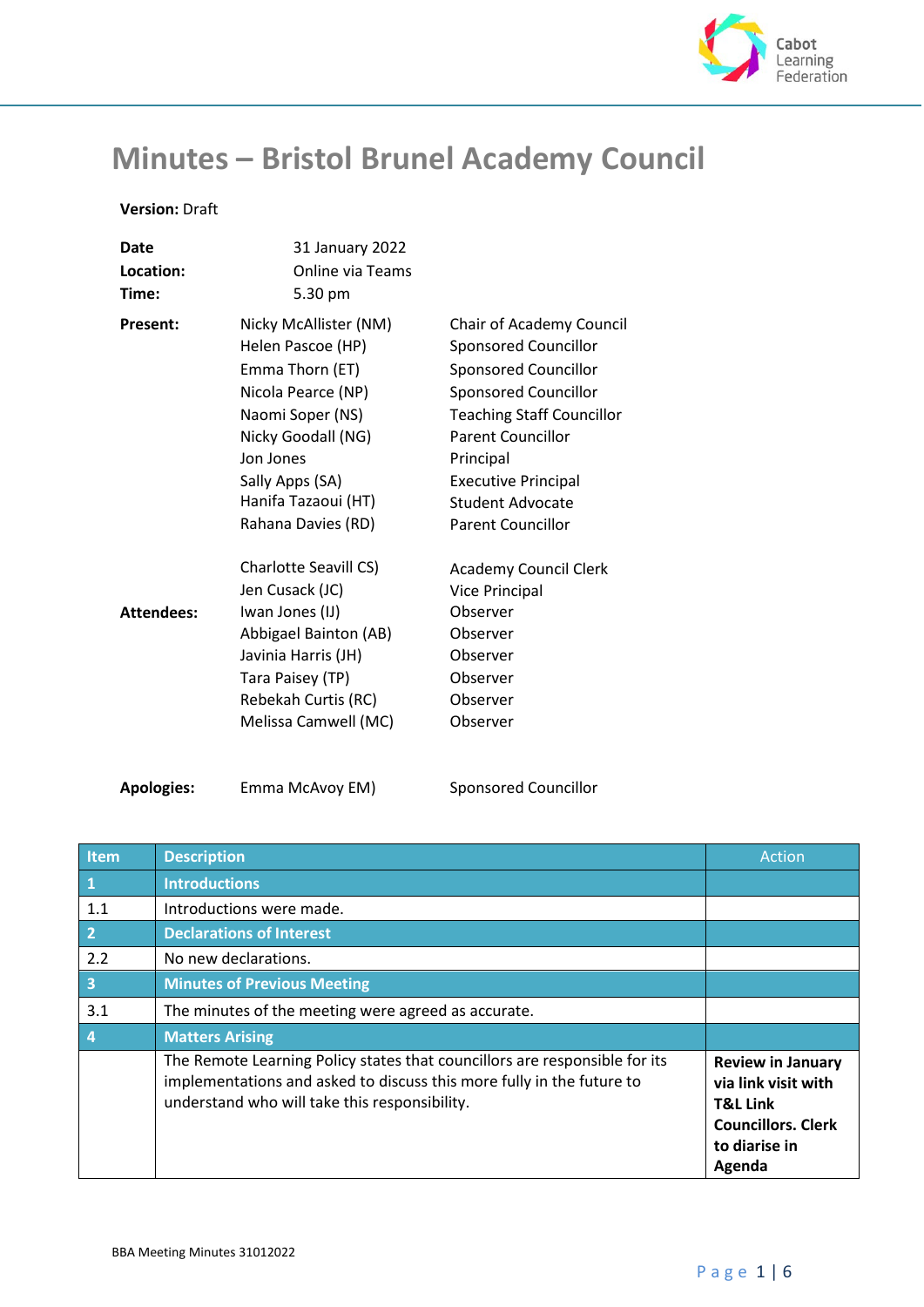

| <b>Item</b>    | <b>Description</b>                                                                                                                                                                                                                                                                                                                                                                                                                                                                                                                                                                                                             | <b>Action</b>                                                                                                                             |
|----------------|--------------------------------------------------------------------------------------------------------------------------------------------------------------------------------------------------------------------------------------------------------------------------------------------------------------------------------------------------------------------------------------------------------------------------------------------------------------------------------------------------------------------------------------------------------------------------------------------------------------------------------|-------------------------------------------------------------------------------------------------------------------------------------------|
|                | Clerk to add Book Look data to next agenda.<br>ACTION: JJ to share student voice feedback on the Professional Dress Day at                                                                                                                                                                                                                                                                                                                                                                                                                                                                                                     | This hasn't been<br>possible due to<br>staff absence.<br>Carry forward to<br>next meeting.<br><b>COMPLETE - IN</b><br><b>REPORT</b><br>IJ |
|                | the next meeting.                                                                                                                                                                                                                                                                                                                                                                                                                                                                                                                                                                                                              | <b>COMPLETE</b>                                                                                                                           |
|                | ACTION: AB to liaise with CS regarding professional training dates that the<br>AC can attend in relation to the Anti-Racist School Award.                                                                                                                                                                                                                                                                                                                                                                                                                                                                                      | AB<br><b>COMPLETE -</b><br><b>Details of training</b><br>session sent via<br>email                                                        |
|                | ACTION: CS to share JH presentation in Teams.                                                                                                                                                                                                                                                                                                                                                                                                                                                                                                                                                                                  | $\mathsf{CS}\phantom{0}$<br><b>COMPLETE</b>                                                                                               |
|                | ACTION: ET to write report on recent visit and share in Teams.                                                                                                                                                                                                                                                                                                                                                                                                                                                                                                                                                                 | <b>ET</b><br><b>COMPLETE</b>                                                                                                              |
|                | ACTION: JJ to check the phone system is working as it should to ensure there<br>is coverage throughout the day.                                                                                                                                                                                                                                                                                                                                                                                                                                                                                                                | JJ<br><b>COMPLETE</b>                                                                                                                     |
|                | ACTION: JJ to produce data to show students most affected by the<br>pandemic.                                                                                                                                                                                                                                                                                                                                                                                                                                                                                                                                                  | JJ<br><b>COMPLETE</b>                                                                                                                     |
| $\overline{5}$ | <b>Governance</b>                                                                                                                                                                                                                                                                                                                                                                                                                                                                                                                                                                                                              |                                                                                                                                           |
| 5.1            | Membership:<br>EM has resigned from her role as Academy Councillor and so the council<br>thanked EM for her support and challenge over the last 6 years.<br>There is a vacancy for a Sponsored AC and a LA Representative.                                                                                                                                                                                                                                                                                                                                                                                                     |                                                                                                                                           |
| 6.             | <b>Young Carers Award - Presentation from Iwan Jones</b>                                                                                                                                                                                                                                                                                                                                                                                                                                                                                                                                                                       |                                                                                                                                           |
| 6.1            | The council discussed what it is to be a young carer, how the academy is<br>identifying young carers and how being a young carer can impact a young<br>person's education and access to wider curriculum and hobbies/clubs. The<br>council looked at the Young Carers Award and the academies intention to<br>achieve the Bronze, Silver and Gold awards and how the council can support<br>the academy on the journey, including appointing NG as the Link Councillor<br>for YCA. The council discussed the referral process and official status of<br>being a young carer and the funding that can be eligible for students. |                                                                                                                                           |
| $\overline{7}$ | <b>Presentation from Leader of English Mel Camwell</b>                                                                                                                                                                                                                                                                                                                                                                                                                                                                                                                                                                         |                                                                                                                                           |
| 7.1            | MW delivered a presentation to the academy council on the key strengths,<br>achievements, trails and ambitions for the English department, including<br>current and predicted grades, groups of students in need of further support<br>and collaborative work with the CLF Central English team, including<br>professional development and training opportunities. The council discussed<br>the ways that the most disadvantaged students are supported in English.<br><b>Questions from the Academy Council</b>                                                                                                               |                                                                                                                                           |
|                | The timetabling of leadership this year appears to be an issue for drop ins                                                                                                                                                                                                                                                                                                                                                                                                                                                                                                                                                    |                                                                                                                                           |
| 7.1.1          | and book looks etc. How can this be improved?                                                                                                                                                                                                                                                                                                                                                                                                                                                                                                                                                                                  |                                                                                                                                           |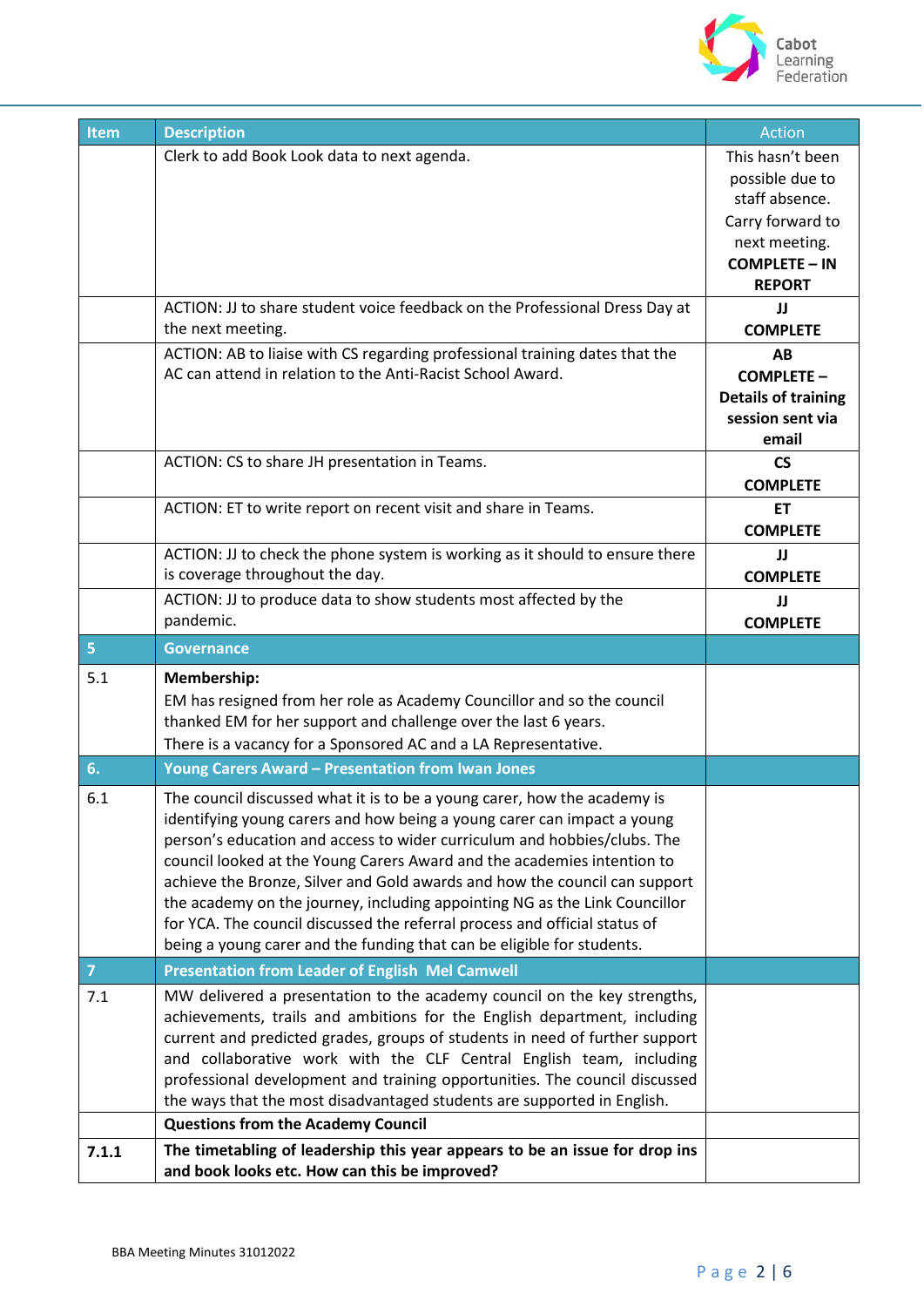

| <b>Item</b> | <b>Description</b>                                                                                                                                 | Action |
|-------------|----------------------------------------------------------------------------------------------------------------------------------------------------|--------|
| 7.1.2       | This has already been raised with SLT and when the timetable for next year is                                                                      |        |
|             | created, it will include time for leaders in English to go into other lessons for                                                                  |        |
|             | observations and drop ins.                                                                                                                         |        |
| 7.1.3       | The council congratulated the English Team on their work with Year 10 on                                                                           |        |
|             | the Christmas Carol and asked if this style of work has been extended to                                                                           |        |
|             | other texts or year groups?                                                                                                                        |        |
| 7.1.4       | This has been rolled out to other year groups and texts with increases in the<br>quality and quantity of work completed by students.               |        |
|             |                                                                                                                                                    |        |
| 8           | <b>Academy Council Report</b>                                                                                                                      |        |
| 8.1         | Overall attendance at 90.3% is below National Average and Year 11 the                                                                              |        |
|             | lowest. It appears from the data that for this latter group it is not just<br>COVID related. Is PP Absenteeism driving down these low figures? How |        |
|             | has the improvement for SEND E students been achieved?                                                                                             |        |
| 8.2         | Attendance is tricky at the moment due to COVID. There have been spikes in                                                                         |        |
|             | absence due to COVID and other illnesses that are expected at this time of                                                                         |        |
|             | year. The SEND data is really positive and comes from the strong                                                                                   |        |
|             | relationships we have with parents and families. Previous attendance                                                                               |        |
|             | patterns show that absence increases as students move through the year                                                                             |        |
|             | groups, but then reduces in Year 11. Where there is persistent absence, staff                                                                      |        |
|             | are following our full processes and supporting families to ensure students                                                                        |        |
| 8.3         | come to school in a variety of ways.<br>How are we supporting our most disadvantaged students with their                                           |        |
|             | attendance?                                                                                                                                        |        |
| 8.4         | If a student is in receipt of pupil premium, they receive a welfare call first.                                                                    |        |
|             | The attendance offer is targeting students in priority groups and year teams                                                                       |        |
|             | meet every week to ensure that attendance and safeguarding concerns are                                                                            |        |
|             | identified and actioned.                                                                                                                           |        |
| 8.5         | How are you specifically supporting Y11 with their attendance?                                                                                     |        |
| 8.6         | There are key mentoring sessions for Year 11 students, learning support, 1-                                                                        |        |
|             | 2-1 sessions, phone calls with families and teaching them the value of being                                                                       |        |
|             | in school and good attendance. The 100-day plan will launch for them soon<br>too.                                                                  |        |
| 8.7         | Although early signs from the new behaviour system look very                                                                                       |        |
|             | promising there appears to be a significant increase in Year 8 code 4                                                                              |        |
|             | behaviour incidents. Why is this? Year 8 were also the ones sent home.                                                                             |        |
|             | Will the impact of this disruption have further effect on those at high                                                                            |        |
|             | risk or on Code 4?                                                                                                                                 |        |
| 8.8         | There are a number of students in Year 8 that are repeatedly getting                                                                               |        |
|             | code 4 rather than there being an issue across the whole year group.                                                                               |        |
|             | There is support in place for these students. Historically, students spent                                                                         |        |
|             | more periods in the Safety Net in a row, whereas now they are spending                                                                             |        |
|             | less time there, they are sometimes getting 2 code 4s in one day. These<br>students have bespoke action plans.                                     |        |
|             | The council discussed the use of Engage at Snowdon Village as a                                                                                    |        |
|             | supportive intervention for students who need a break away from                                                                                    |        |
|             | mainstream education.                                                                                                                              |        |
| 8.9         | What is the greater deterrent, the length of time in the safety net or                                                                             |        |
|             | the blended learning programme in the Safety Net?                                                                                                  |        |
| 8.10        | The length of time is generally what the students dislike. The quality of                                                                          |        |
|             | learning is really high as it follows the home learning programme. It's                                                                            |        |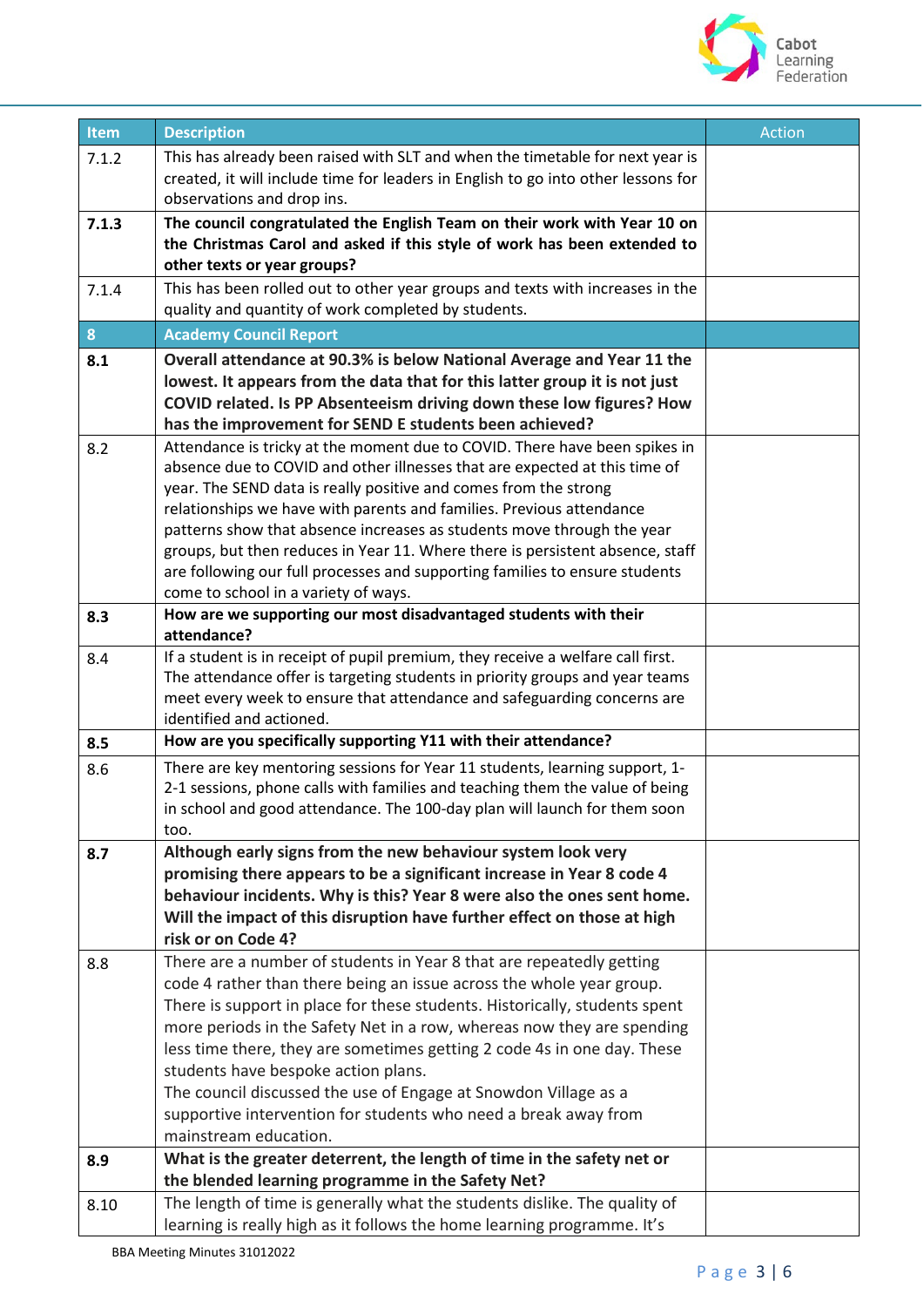

| Item | <b>Description</b>                                                                                                                                             | <b>Action</b> |
|------|----------------------------------------------------------------------------------------------------------------------------------------------------------------|---------------|
|      | hard to sit still and focus for that length of time so most students don't                                                                                     |               |
|      | want to have to do it again.                                                                                                                                   |               |
| 8.11 | There have been multiple changes to the length of time in the isolation                                                                                        |               |
|      | room the Safety Net. We want to keep students in lessons as much as                                                                                            |               |
|      | possible so why have we moved back to a longer period of time?                                                                                                 |               |
| 8.12 | The system works well with a longer period of time as it allows more                                                                                           |               |
|      | time for restorative conversations with staff. It is a long time out of                                                                                        |               |
|      | lessons but the quality of education in the safety net is so good. We are                                                                                      |               |
|      | seeing over a week, students spend less time in there than they did                                                                                            |               |
|      | before when the periods of time were shorter but more frequent.                                                                                                |               |
| 8.13 | Are the Year 7 FTE from CLF feeder schools and given the increase in                                                                                           |               |
|      | FTE, can we still rate the behaviour as good? What evidence do we                                                                                              |               |
|      | have?                                                                                                                                                          |               |
| 8.14 | The FTE are not from CLF feeder schools. Yes, behaviour is still good.                                                                                         |               |
|      | There is evidence from the Safety Net data as well as just a calmness and                                                                                      |               |
|      | purpose in the behaviour around the academy.                                                                                                                   |               |
|      | Councillors agreed that during their recent link visits, that the behaviour                                                                                    |               |
|      | was focussed and consistent around the academy, including at social                                                                                            |               |
|      | times and lesson change overs.                                                                                                                                 |               |
| 8.15 | There have been significant achievements and developments in EDI                                                                                               |               |
|      | training, cultural dress day uptake, year 10 hampers, changing house                                                                                           |               |
|      | names just to note some examples but how will building reflection re                                                                                           |               |
|      | the Brunel Way into restorative conversations work to reach those not                                                                                          |               |
|      | yet engaged? Will staff need Training/Coaching to do this?                                                                                                     |               |
| 8.16 | We've found with the Brunel Way especially, that having a clear<br>structure of expectations has been really productive. We're now moving                      |               |
|      | to the next step (escalating sanctions) and making the expectations                                                                                            |               |
|      | (outlined in the Brunel Way) part of our everyday language, including                                                                                          |               |
|      | conversations in the Safety Net. We have also produced reflection                                                                                              |               |
|      | booklets to reflect on the strands of the Brunel Way in relation to the                                                                                        |               |
|      | incident that resulted in the student attending Safety Net. Staff will be                                                                                      |               |
|      | asked to model the language in lessons and in restorative conversations                                                                                        |               |
|      | and script sheets will be available to aid these conversations.                                                                                                |               |
|      | We focus on celebrating our differences at BBA and taking advantage of                                                                                         |               |
|      | the cultural capital in the building so student can learn about different                                                                                      | <b>NM</b>     |
|      | cultures and prepare themselves for the wider world.                                                                                                           |               |
|      | ACTION: NM to send letter to the student who has already achieved all                                                                                          |               |
|      | of their Brunel Way badges.                                                                                                                                    |               |
| 8.17 | When we train students on safer use of the Internet do we include                                                                                              |               |
|      | identifying Fake News?                                                                                                                                         |               |
| 8.18 | We did work on social action day around recognising fake news on social                                                                                        |               |
|      | media and websites and how students can use other resources to recognise                                                                                       |               |
|      | and check information. E safety and Fake News is already embedded in PHSE                                                                                      |               |
|      | at age-appropriate levels and we help students develop their critical thinking<br>skills. There is a Safer Internet Day next week where we will focus on these |               |
|      | critical thinking skills again, as well as building positive relationships online.                                                                             |               |
| 8.19 | Staff absence is high. How are you balancing the needs of Year 11 with                                                                                         |               |
|      | disruption caused to other Years?                                                                                                                              |               |
| 8.20 | Disruption is high at the moment but we are using various solutions to limit                                                                                   |               |
|      | the disruption for students where we can. We have closed a year group,                                                                                         |               |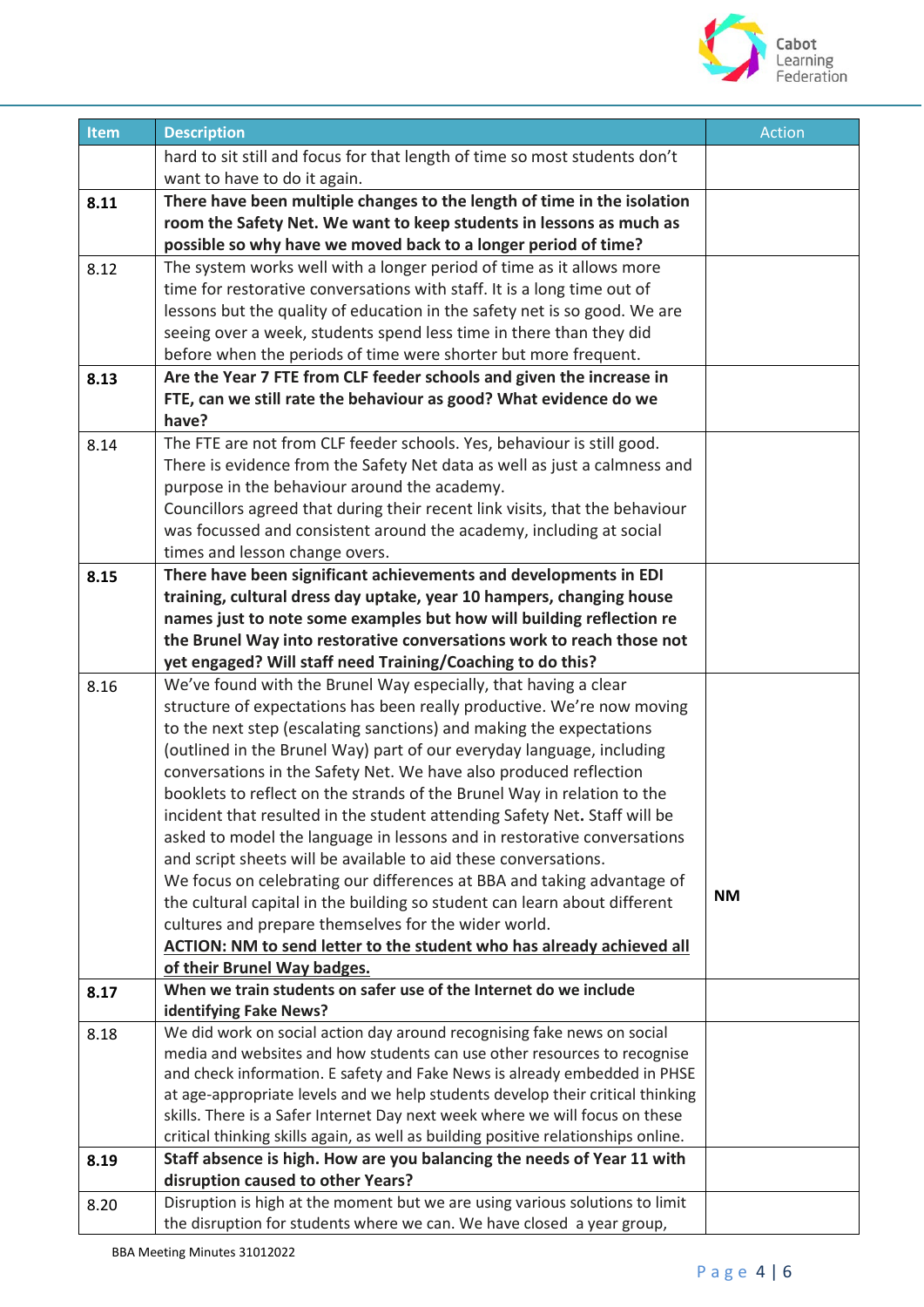

| Item | <b>Description</b>                                                                                                                                    | Action  |
|------|-------------------------------------------------------------------------------------------------------------------------------------------------------|---------|
|      | releasing multiple staff to cover lessons where there is staff absence. We                                                                            |         |
|      | have been focussing on ensuring Y11 get the best deal possible. Staff                                                                                 |         |
|      | absence is very high but quality of education remains high across the                                                                                 |         |
|      | academy including home learning. Supply teachers are in very high demand                                                                              |         |
|      | and supply is low so we are finding it difficult to get external supply staff.                                                                        |         |
| 8.21 | How secure are your Year11 predictions?                                                                                                               |         |
| 8.22 | There have been rigorous meetings with all teachers and curriculum leaders                                                                            |         |
|      | to discuss how the predicted grades have been written and used medium                                                                                 |         |
|      | term plans and the 32 week planner to unpick whether the curriculum is                                                                                |         |
|      | being met in each subject. Any trends or anomalies are identified and<br>investigated to ensure they are correct. Their data will be analysed against |         |
|      | the next set of mock exam outcomes.                                                                                                                   |         |
| 8.23 | How are the CO2 monitors impacting COVID?                                                                                                             |         |
| 8.24 | There is one room with a ventilation issue which is being rectified by                                                                                |         |
|      | Skanska but the other monitors haven't alerted any ventilation issues. We                                                                             |         |
|      | are reminding staff and students to keep windows open as much as possible.                                                                            |         |
| 8.25 | What is being done for staff and students who are finding it difficult in the                                                                         |         |
|      | cold weather at the moment with windows and doors open etc.                                                                                           |         |
| 8.26 | We are finding a balance where windows are open a little and the classroom                                                                            |         |
|      | doors are open to allow ventilation. Staff and students can wear their coats                                                                          |         |
|      | etc to ensure they are warm enough.                                                                                                                   |         |
| 8.27 | What is the impact of rising fuel costs on the budget?                                                                                                |         |
| 8.28 | Our finance manager has done a great job to keep the budget in a healthy                                                                              |         |
|      | place. Staffing is the highest cost for the academy so lots of work is done to                                                                        |         |
|      | ensure that there is no over staffing. Due to the increasing student numbers,                                                                         |         |
|      | income is increasing and is being spent in the right areas. Being a PFI school                                                                        |         |
|      | means that utilities are paid for slightly differently.                                                                                               |         |
|      | The central finance team support the academy well with long term<br>forecasting to give as much time as possible to identify issues and mitigate      |         |
|      | against them.                                                                                                                                         |         |
| 8.29 | Are we alerted to families who are or who are going to struggle with the                                                                              |         |
|      | price increase for fuel and other essentials and how can we support?                                                                                  |         |
| 8.30 | The pastoral team have been really good at supporting with uniform and as                                                                             |         |
|      | an academy we ensure that no child goes hungry. There is free breakfast                                                                               |         |
|      | available to everyone and if someone doesn't have lunch, they can speak to                                                                            |         |
|      | a member of staff. We provide food and household items to families in need                                                                            |         |
|      | using donations from staff. Anyone who wishes to make a donation can do                                                                               |         |
|      | so at reception.                                                                                                                                      |         |
| 9.   | <b>Policies</b>                                                                                                                                       |         |
| 9.1  | The council discussed the outcomes of the recent policy committee meeting,                                                                            |         |
|      | including the changes to the Exclusion Policy which should be reviewed                                                                                |         |
|      | when dealing with the next permanent exclusion.<br>NS agreed, as H&S Link Councillor, to join the policy committee.                                   |         |
| 10.  | <b>Student Voice</b>                                                                                                                                  |         |
| 10.1 | The council discussed the enthusiasm and confidence students have shown                                                                               |         |
|      | in discussing ideas in the academy such as house name changes and the role                                                                            |         |
|      | of the Student Voice Councillor in helping them achieve improvements for                                                                              |         |
|      | everyone.                                                                                                                                             | JJ & HT |
|      | ACTION: JJ & HT to arrange a student presentation to the academy council                                                                              |         |
| 11.  | <b>Membership</b>                                                                                                                                     |         |